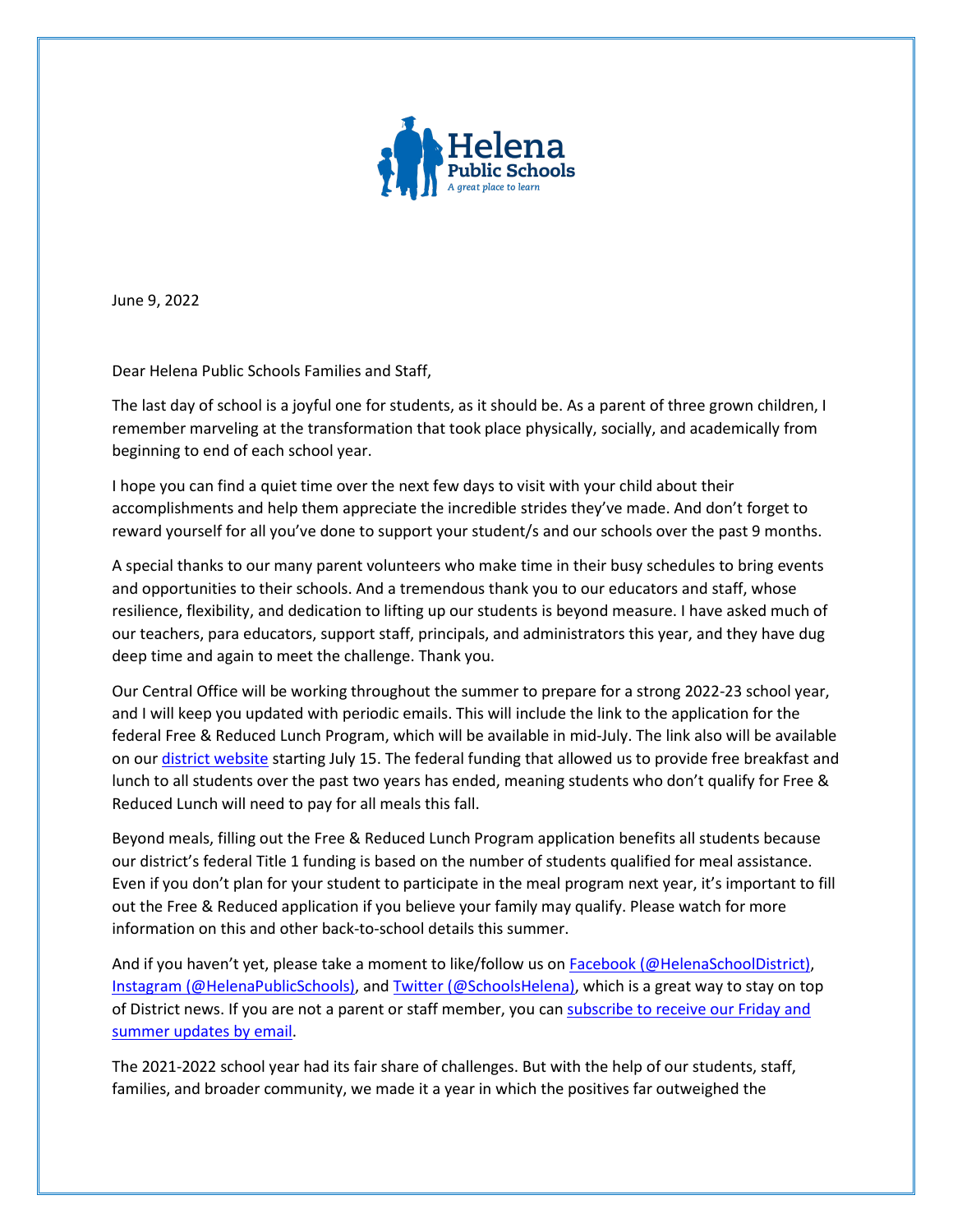negatives. I am fortunate and grateful to lead in a community that continues our Montana tradition of supporting our schools.

On that note, I would like to share a few final recognitions for the great work of our students, staff, and community boosters this school year. You can find photos on our website at [helenaschools.org/student](https://helenaschools.org/student-and-educator-recognitions/)[and-educator-recognitions/](https://helenaschools.org/student-and-educator-recognitions/)

Have a wonderful summer!

Respectfully,

Par m. Deltz

Rex Weltz Superintendent, Helena Public Schools

• Congratulations to HHS Graduate Brooklynn Anderson, who received the "2022 Jobs for Montana Graduates Chairman's Recognition" award. The Chairman's Recognition Award recognizes students who have shown significant growth in personal and career development due in part to their participation in the Helena High School's Jobs for Montana's Graduates (JMG) program and the Montana Career Association.

Brooklynn, the JMG Chapter President, was recognized at the JMG Ignite Montana Conference. Other HHS students honored were Brooke Sedlock, 3<sup>rd</sup> place in Meme design-12th grade; Kaden Martello,  $3^{rd}$  in Meme design-11th grade; and Ava Strainer,  $2^{nd}$  in Chapter Web Page.

The Jobs for Montana Graduates (JMG) program prepares middle and high school students for the workforce by connecting students with local employers and teaching them workplace professional skills, leadership skills, and career readiness. Taught by Business Education Teacher Samantha Humphrey, the JMG class at Helena High is open to juniors and seniors. In addition to hosting an annual career fair, the class holds an annual blood drive for the Red Cross and conducts fundraisers for Toys for Tots, Special Olympics, NAMI, and other local and national organizations.

Capital High Bruin William Southworth is among two Concordia College graduates ('21) to be selected by the U.S. Department of State to teach abroad through its Fulbright U.S. Student [Program.](https://www.concordiacollege.edu/news/details/two-recent-concordia-grads-offered-prestigious-fulbright-awards/) The Fulbright Student program (separate from the Fulbright Scholar program) enables graduating college seniors and graduate students to study, teach, or conduct research. It is one of highest academic achievements for those holding a bachelor's degree in the United States.

Southworth, who will spend his Fulbright experience teaching English in Germany, encourages students to seize the opportunity to study abroad. "I owe all my best experiences to my tendency to throw myself in places I don't quite belong," Southworth said in an interview for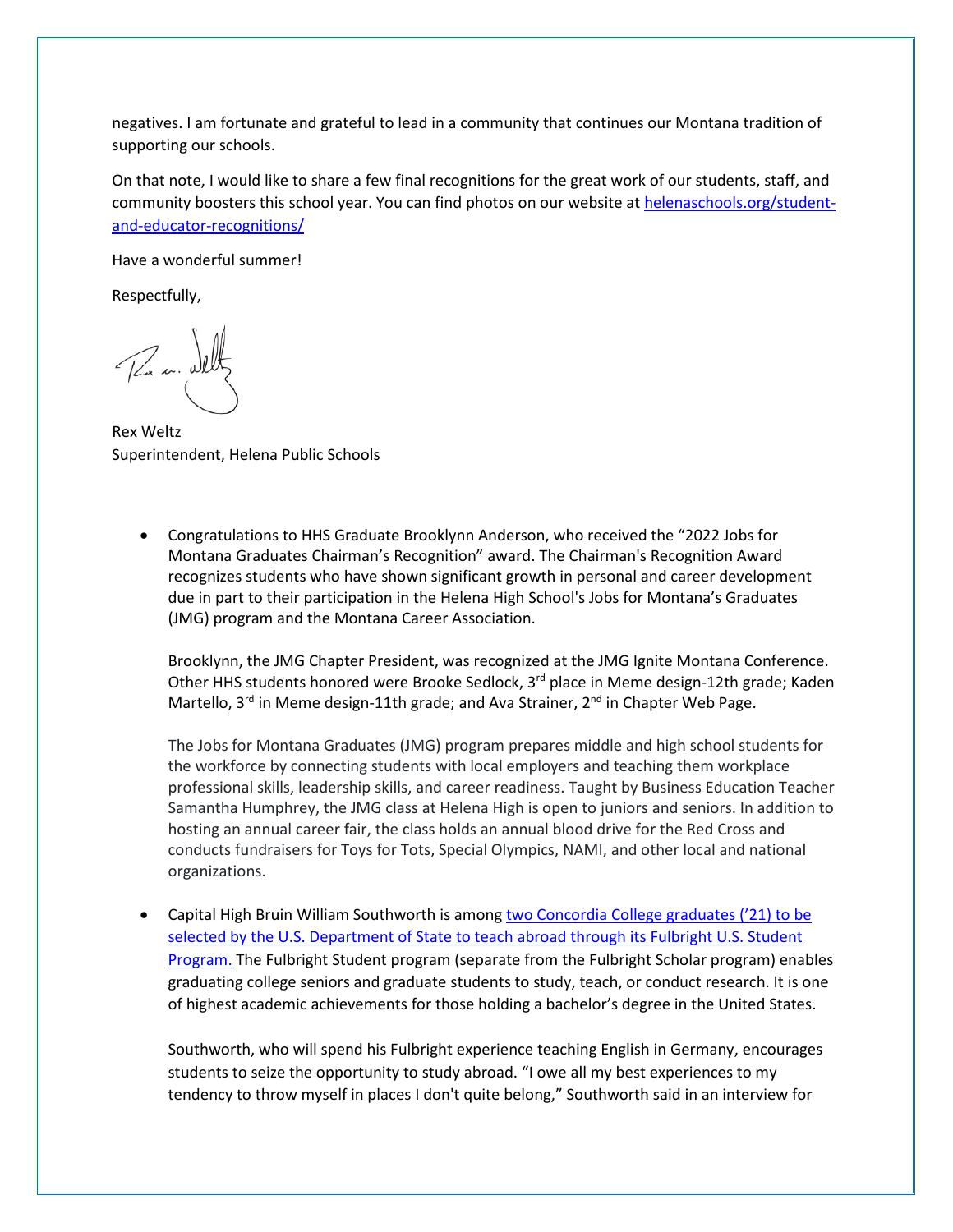Concordia College. "That tendency landed me interviews with Cuban prisoners of state and British politicians, put me in parliament and international trade conferences, and made me friends all over the world."

Helena Public Schools Teacher Kayla Ryan, who is an instructional coach at Bryant and Central elementaries, also is headed to Germany this summer with the [Fulbright Teachers for Global](https://www.irex.org/project/fulbright-teachers-global-classrooms-program-fulbright-tgc#:%7E:text=Tags-,Overview,for%20a%20competitive%20global%20economy.)  [Classrooms](https://www.irex.org/project/fulbright-teachers-global-classrooms-program-fulbright-tgc#:%7E:text=Tags-,Overview,for%20a%20competitive%20global%20economy.) program. Ms. Ryan completed a year of project work with the program and will spend two weeks in Germany, where activities will include teaching in a primary school.

The program is designed to help teachers develop students into global learners. "It's about trying to get out beyond ourselves and our borders," said Ms. Ryan. "Being from Montana, we don't necessarily have the opportunity to go out and experience different cultures with our students so we're learning to bring culture to them."

Ms. Ryan also traveled to Thailand with the [Fulbright-Hays Seminar Abroad](https://content.govdelivery.com/accounts/USED/bulletins/2f79e63) program in 2017.

Congratulations and auf Wiedersehen to Ms. Ryan and Mr. Southworth!

• Students from the middle school and high school PEAK Program recently competed in the annual Silverwood Physics Day event at the Silverwood Theme Park in Idaho.

A high school team earned Second Place in the Roller Coaster Design Contest (CHS students Adam Grasmick, Paedyn McArthur, Carter Slead), and a middle school team took Third Place in the Math/Physics Measurement Contest (CRA students Madison Clement, Sophia d'Ambrosio, Keely Lewis, and Weston McNearney). Way to go Team PEAK!

- Congratulations to Helena High's Jesse Zentz, who was selected by the Montana Coaches Association as the AA Girls Track and Field Coach of the year! The Helena High Girls Track Team won the 2022 Montana state championship with the following individual state champion titles:
	- o Logan Todorovich, girls 100 hurdles and girls long jump
	- $\circ$  Odessa Zentz, girls 400-meter run (third straight state championship in this event), and girls 800-meter run (again third straight state championship in this event)
	- o Sydney Mattfeldt, HHS, state champion, girls shot put
	- o Josh Goleman, boys shot put (second straight in this event)

Thank you, Coach Zentz, for your commitment to our students!

• Mt. Helena hikers will have a place to enjoy a snack and rest their weary legs this summer thanks to our Capital High Welding 1 students and the Tombstone Kiwanis Club.

Welding Teacher Tom Kain's students built two steel park benches that will be installed along Ambrose Trail later this month: One near the junction with Mike Cormier Trail and the other at the junction with Daisy Hill Trail.